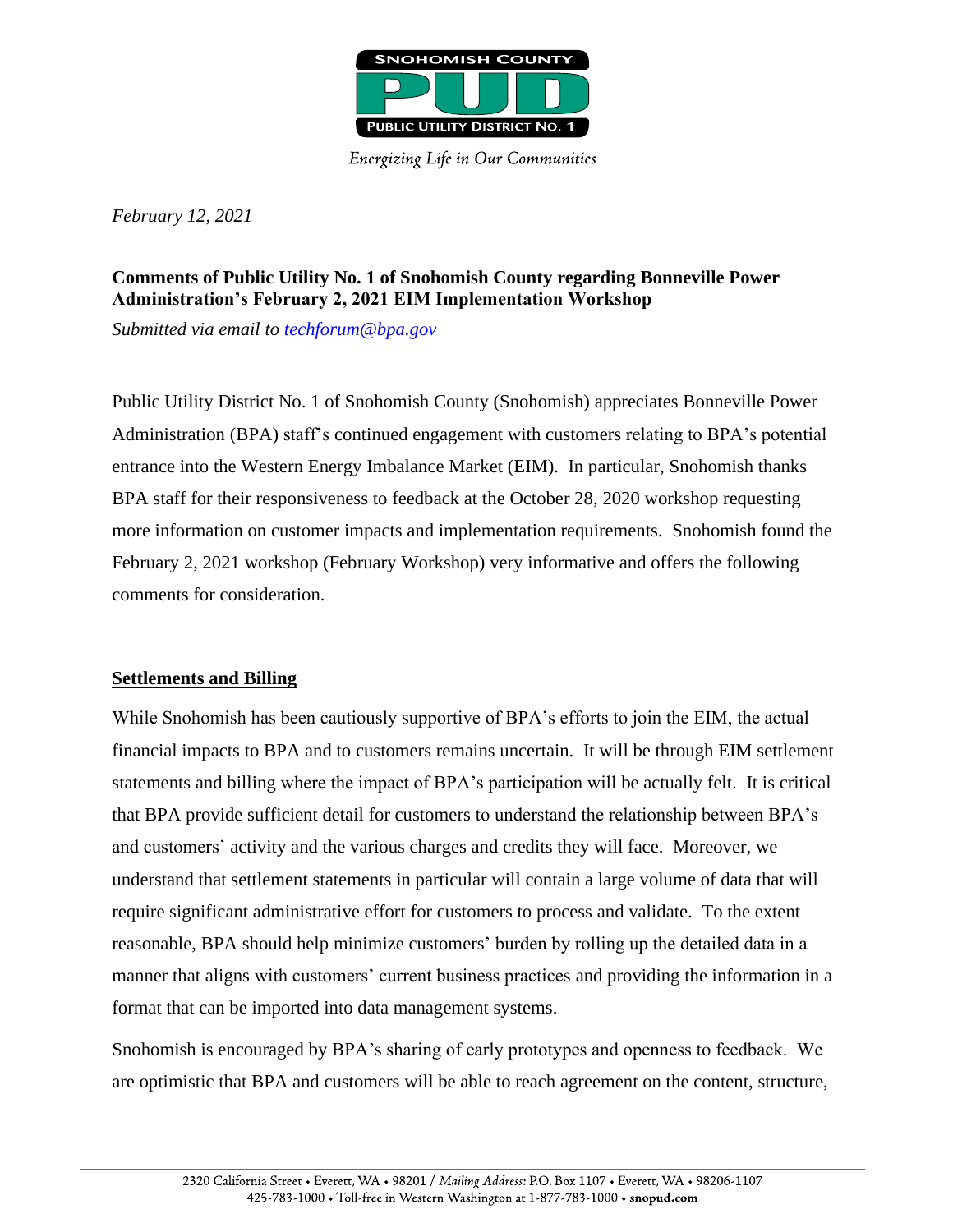Comments of Public Utility District No. 1 of Snohomish County October 13, 2020 Page **2** of **4**

and format of the bills and settlement statements. To that end, we have three initial suggestions to help meet the goals discussed above:

- **On the bill show subtotals for load, for interchange, for each non-participating resource, and for each intrachange element.** Grouping in this manner should facilitate customers' internal and/or external accounting practices. For example, customers with separate internal accounts for individual resources, customers that may need to pass on charges and credits for specific resources to third parties associated with contracted sales, or customers that may need to link intrachange charges and credits with associated contracted purchases or sales may all benefit from this grouping.
- **On the detailed settlement statement, put each table in a separate file or separate worksheet.**This will help keep the data organized and structured, particularly for those customers who choose to import the data into data management systems or other software.
- **Resettlement data should be shown with the same granularity as original settlements.** The sample detailed settlement statement did not include resettlements, but Snohomish assumes that BPA would provide any resettlements with the same level of granularity as the original settlements.

Snohomish encourages BPA staff to continue to share sample bills and detailed settlement statements with customers as they are refined at future workshops. We may also have additional suggestions as we work through our own internal implementation process.

## **EIM Training**

Snohomish thanks BPA staff for sharing its plans for customer training. With respect to settlements training, it appears that customers may not be able to download test settlement data until the formal training in the January/February 2022 timeframe, approximately one month prior to the planned EIM go-live date (see February Workshop Slide 20). We anticipate that some customers, including Snohomish, may desire to import the detailed settlement data into internal data management systems in order to facilitate billing validation, improve scheduling practices in the new paradigm, review EIM impacts for future policy and rate case discussions, etc. One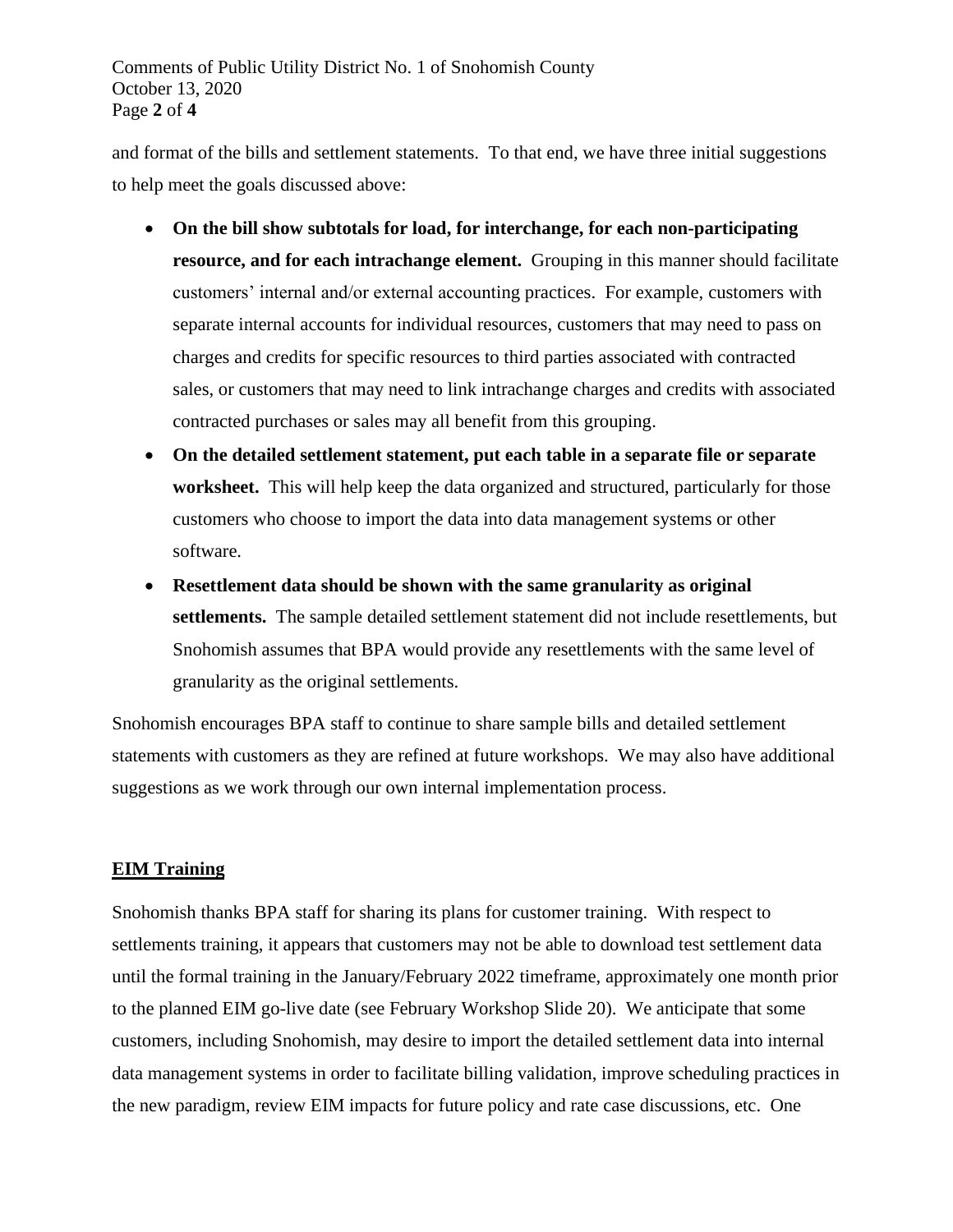Comments of Public Utility District No. 1 of Snohomish County October 13, 2020 Page **3** of **4**

month is a very tight window for customers to integrate this data into internal IT systems and **we request that BPA make test data available for download earlier, even in draft form.**

More broadly speaking, the only customer training plan presented appears to be around settlements. **Snohomish requests clarification as to whether settlements is the only area of training that BPA staff is planning, or whether we should expect to hear about additional training opportunities in future workshops.** 

We certainly appreciate the importance of settlements training, but Snohomish also wants to ensure we are prepared for go-live operationally. For example, we note on the CAISO section of the EIM Program Roadmap (February Workshop Slide 8), there are a series of market readiness programs (Day in the Life, Market Simulation, and Parallel Operations) in the months building towards EIM go-live. **We encourage BPA to work with customers to develop a framework for customers to participate in these readiness programs to help prepare customers for what to expect and minimize unforeseen issues on March 3, 2022.**

## **Future workshop priorities**

Snohomish appreciates BPA sharing the planned topics for future workshops and the opportunity to provide feedback. We are interested and plan to engage in nearly all of topics listed. Priority items for Snohomish include:

- **Discussion of BPA's plans around VER forecasting and scheduling.** This is an important area for Snohomish as we develop new scheduling procedures due to the changing EIM timelines. We would appreciate an opportunity to provide input in advance of BPA completing its VER forecasting changes, scheduled for June 30 according to the EIM Program Roadmap.
- **Training, including operational training opportunities**, as discussed above.
- **Continued engagement on settlements,** as discussed above**.**
- **Discussion of dispute resolution timing.** We understand that if customers identify any issues with settlements or billing, we would work through BPA. If the underlying problem is due to a CAISO error, BPA would then engage in CAISO's dispute resolution